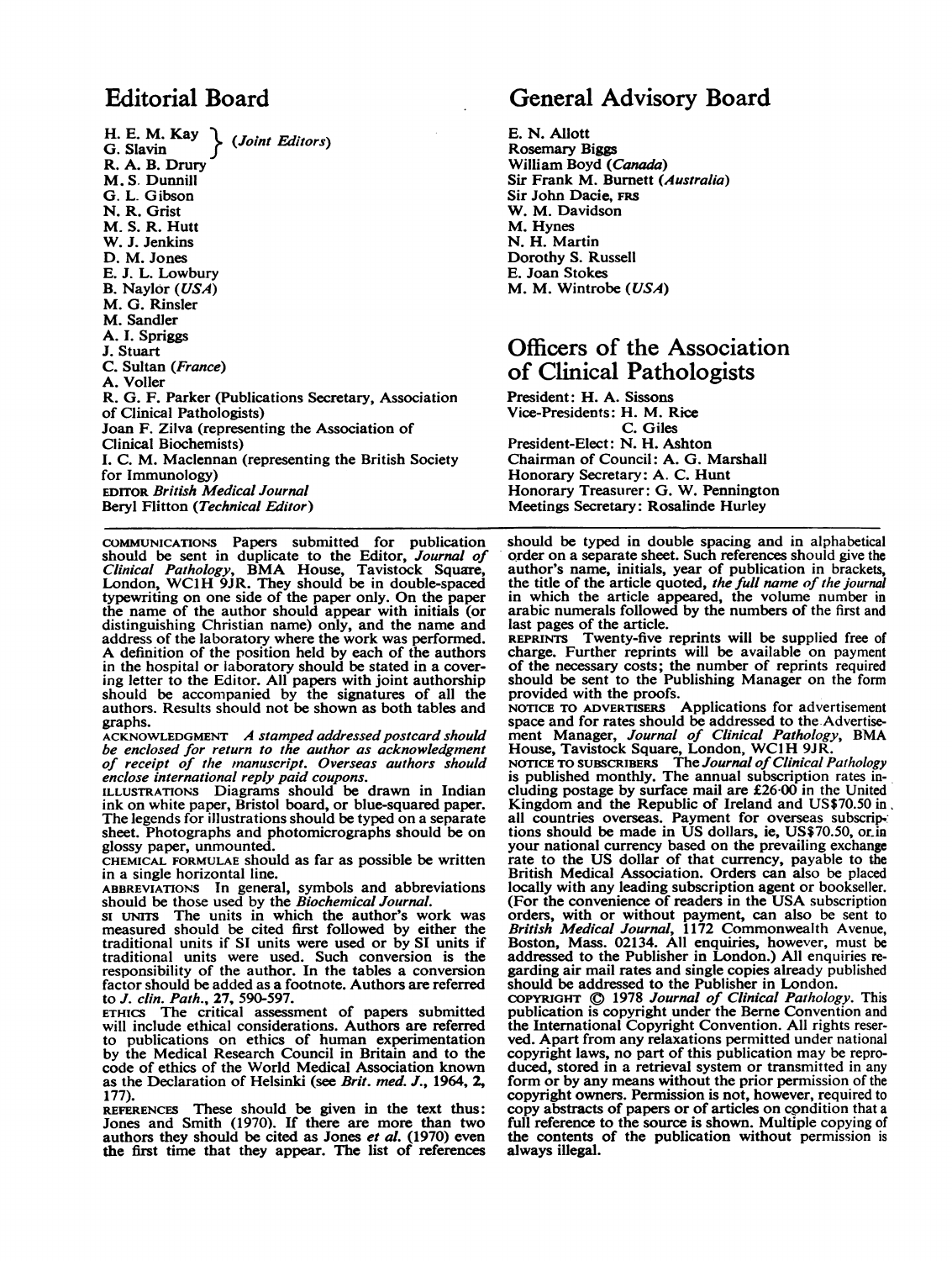erythematosus. In Immunological Aspects of Skin Disease, edited by L. Fry and P. P. Seah, pp. 66-152. MTP, Lancaster. Wiley, New York.

- Jablonska, S., Chorzelski, T. P., Beutner, E. H., Michel, B., Cormane, R. H., Holubar, K., Bean, S. F., Blaszczyk, M., Ploem, J., and Saikia, N. K. (1975). Uses for immunofluorescence tests of skin and sera: utilization of immunofluorescence in the diagnosis of bullous diseases, lupus erythematosus, and certain other dermatoses. Archives of Dermatology, 111, 371- 381.
- Kay, D. M., and Tuffanelli, D. L. (1969). Immunofluorescent techniques in clinical diagnosis of cutaneous disease. Annals of Internal Medicine, 71, 753-762.
- Michel, B., Milner, Y., and David, K. (1973). Preservation of tissue-fixed immunoglobulins in skin biopsies of patients with lupus erythematosus and bullous diseases -preliminary report. Journal of Investigative Dermatology, 59, 449-452.
- Monroe, E. W. (1977). Lupus band test. Archives of Dermatology, 113,830-834.
- Morgan, P. R., Svensson, S.-E., and Heyden, G. (1978). Correlation of histology and ultrastructure in pathology specimens. Journal of Oral Pathology. (In press.)
- Nisengard, R. J., Jablonska, S., Beutner, E. H., Shu, S., Chorzelski, T. P., Jarzabek, M., Blaszczyk, M., and Rzesa, G. (1975). Diagnostic importance of immunofluorescence in oral bullous diseases and lupus erythematosus. Oral Surgery, Oral Medicine and Oral Pathology, 40, 365-375.
- Skeete, M. V. H., and Black, M. M. (1977). The evaluation of a special liquid fixative for direct immunofluorescence. Clinical and Experimental Dermatology, 2, 49-56.
- Tuffanelli, D. L. (1972). Lupus erythematosus. Archives of Dermatology, 106,553-566.

Requests for reprints to: Dr Roland Jonsson, Department of Oral Pathology, Faculty of Odontology, University of Göteborg, S-40033 Göteborg, Sweden.

## Reports and Bulletins prepared by the Association of Clinical Biochemists

The following reports and bulletins are published by the Association of Clinical Biochemists. They may be obtained from The Publishing Department, British Medical Journal (ACB Technical Bulletins), B.M.A. House, Tavistock Square, London WClH 9JR. Overseas readers should remit by British Postal or Money Order.

SCIENTIFIC REVIEWS (price £1-00/\$2.00 each)

I The assessment of thyroid function March 1971 F. V. FLYNN and J. R. HOBBS

2 Renal function tests suitable for clinical practice January 1972 F. L. MITCHELL, N. VEALL, and R. W. E. **WATTS** 

3 Biochemical tests for the assessment of fetoplacental function May 1975 C. E. WILDE and R. E. OAKEY

4 Test of exocrine pancreatic function March 1977 A. H. GOWENLOCK

TECHNICAL BULLETINS (price £1.00/\$2.00 each)

22 Bilirubin standards and the determination of bilirubin by manual and technicon AutoAnalyzer methods January 1971 BARBARA BILLING, RUTH HASLAM, and N. WALD

23 Interchangeable cells for spectrophotometers and fluorimeters September 1971 S. s. BROwN and A. H. **GOWENLOCK** 

24 Simple tests to detect poisons March 1972 B. w. meade et al.

25 Blood gas analysers May 1972 K. DIXON

26 Kits for enzyme activity determination September 1972 s. B. ROSALKI and D. TARLOW

27 Assessment of pumps suitable for incorporation into existing continuous flow analytical systems November 1972 A. FLECK et al.

28 Routine clinical measurements of transferrin in human serum September 1973 K. DIXON

29 Control materials for clinical biochemistry (5th edition) September 1973 J. F. STEVENS

30 Notes on the quality of performance of serum cholesterol assays September 1973 s. s. BROWN

31 Determination of uric acid in blood and in utrine July 1974 R. W. E. WATTS

<sup>32</sup> A survey of amino acid analysers readily available in the United Kingdom September 1974 J. E. CARLYLE and P. PURKISS

33 Definitions of some words and terms used in automated analysis November 1974 A. FLECK, R. ROBINSON, S. S. BROWN, and J. R. HOBBS

34 Measurement of albumin in the sera of patients January 1975 LINDA SLATER, P. M. CARTER, and J. R. **HOBBS** 

35 Investigation of the validity of temperature correction factors for serum aspartate and alanine transaminases March 1975 s. B. ROSALKI et al.

36 Factors influencing the assay of creatinine November 1975 J. G. H. COOK

<sup>37</sup> A survey of enzyme reaction rate analysers readily available in the United Kingdom July 1977 R. A. SAUNDERS and R. F. BURNS

38 Transport of specimens for clinical chemistry an-<br>alysis November 1977 P. WILDING, J. F. ZILVA, and P. WILDING, J. F. ZILVA, and C. E. WILDE

<sup>39</sup> A scheme for the evaluation of diagnostic kits May 1978 P. H. LLOYD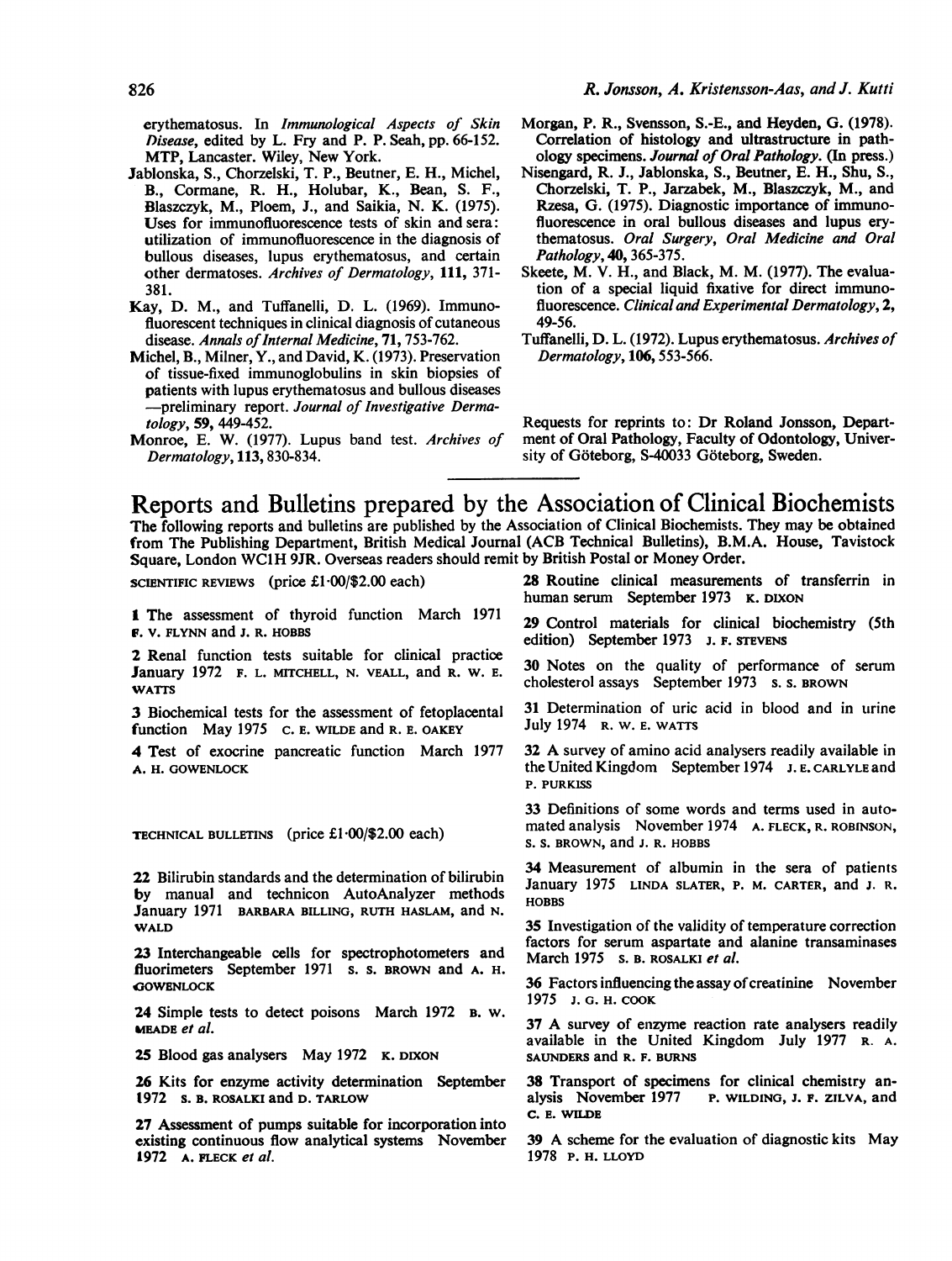North, J. D. K., and Martin, W. J. (1970). Klebsiella in faecal flora of renal-transplant patients. Lancet, 2, 787-792.

- Rose, H. E., and Schreier, J. (1968). The effect of hospitalization and antibiotic therapy on the gramnegative fecal flora. American Journal of Medical Science, 255, 228-236.
- Selden, R., Lee, S., Wang, W. L. L., Bennett, J. V., and Eickhoff, T. C. (1971). Nosocomial klebsiella infections: intestinal colonisation as a reservoir. Annals of Internal

## The August 1978 Issue

THE AUGUST <sup>1978</sup> ISSUE CONTAINS THE FOLLOWING PAPERS

Flucloxacillin in bone P. F. UNSWORTH, F. W. HEATLEY, AND I. PHILLIPS

Quantitative histology in giardiasis s. G. WRIGHT AND A. M. TOMKINS

Retrospective identification of Acanthamoeba culbertsoni in a case of amoebic meningoencephalitis E. WILLAERT, A. R. STEVENS, AND G. R. HEALY

Upper respiratory tract and aural flora of saturation divers D. M. JONES AND P. DAVIS

Evaluation of some methods for the laboratory examination of sputum G. M. TEBBUTT AND D. J. COLEMAN

Detection of rubella haemagglutination-inhibition (HAI) and virus-specific IgM antibody using trypsintreated human group 0 erythrocytes in the HAI test W. AL-NAKIB AND HAZEL LILLEY

Urinary excretion of cyclic adenosine <sup>3</sup>',5'- monophosphate and cyclic guanosine <sup>3</sup>',5'- monophosphate in malignancy CARLO GENNARI, GUIDO FRANCINI, MARCO GALLI, AND FAUSTO LORE

Measurement of ferritin in serum by radioimmunoassay M. D. BARNETT, Y. B. GORDON, J. A. L. AMESS, AND D. L. MOLLIN

Histamine release reaction of basophils in chronic granulocytic leukaemia G. SEBAHOUN, D. VERVLOET, J. CHARPIN, AND Y. CARCASSONNE

Bone marrow cellularity assessed by point-counting D. 0. HO-YEN AND W. SLIDDERS

Giant lymph node hyperplasia of the mediastinum and refractory anaemia C. G. GEARY AND H. FOX

Medicine, 74, 657-664.

Shooter, R. A., Faiers, M. C., Cooke, E. M., Breaden, A. L., and O'Farrell, S. M. (1971). Isolation of Escherichia coli, Pseudomonas aeruginosa, and Klebsiella from food in hospitals, canteens, and schools. Lancet, 2, 390-392.

Requests for reprints to: Dr M. W. Casewell, Department of Microbiology, St Thomas's Hospital Medical School, London SE1 7EH.

A pseudolymphomatous reaction in soft tissue associated with phenytoin sodium J. N. WILDEN AND C. A. SCOTT

Splenic lipidosis after administration of intravenous fat emulsions G. B. FORBES

Serum total lipids, lipoprotein cholesterol, and apolipoprotein A in acute viral hepatitis and chronic liver disease C. VERGANI, G. TROVATO, A. DELU, M. PIETROGRANDE, AND N. DIOGUARDI

A clinicopathological study of liver disease in haemophiliacs P. M. MANNUCCI, G. RONCHI, LIDIA ROTA, AND M. COLOMBO

Histological demonstration of copper and copperassociated protein in chronic liver diseases s. JAIN, P. J. SCHEUER, BARBARA ARCHER, S. P. NEWMAN, AND SHEILA SHERLOCK

The liver and pancreas in acute necrotising pancreatitis W. K. BLENKINSOPP

Remote metastases from intracranial tumours ALAN M. JACKSON AND DAVID I. GRAHAM

#### Technical methods

Modified Grocott's methenamine silver nitrate method for quick staining of Pneumocystis carinii R. L. PINTOZZI

An aid to the preliminary identification of nonsporing anaerobes H. R. INGHAM, JOAN DUTTON, PENELOPE R. SISSON, MAE S. SPROTT, AND J. B. SELKON

Letters to the Editor

Book review

Copies are still available and may be obtained from the PUBLISHING MANAGER, BRITISH MEDICAL ASSOCIATION, TAVISTOCK SQUARE, LONDON, WC1H 9JR, price £3.00, including postage